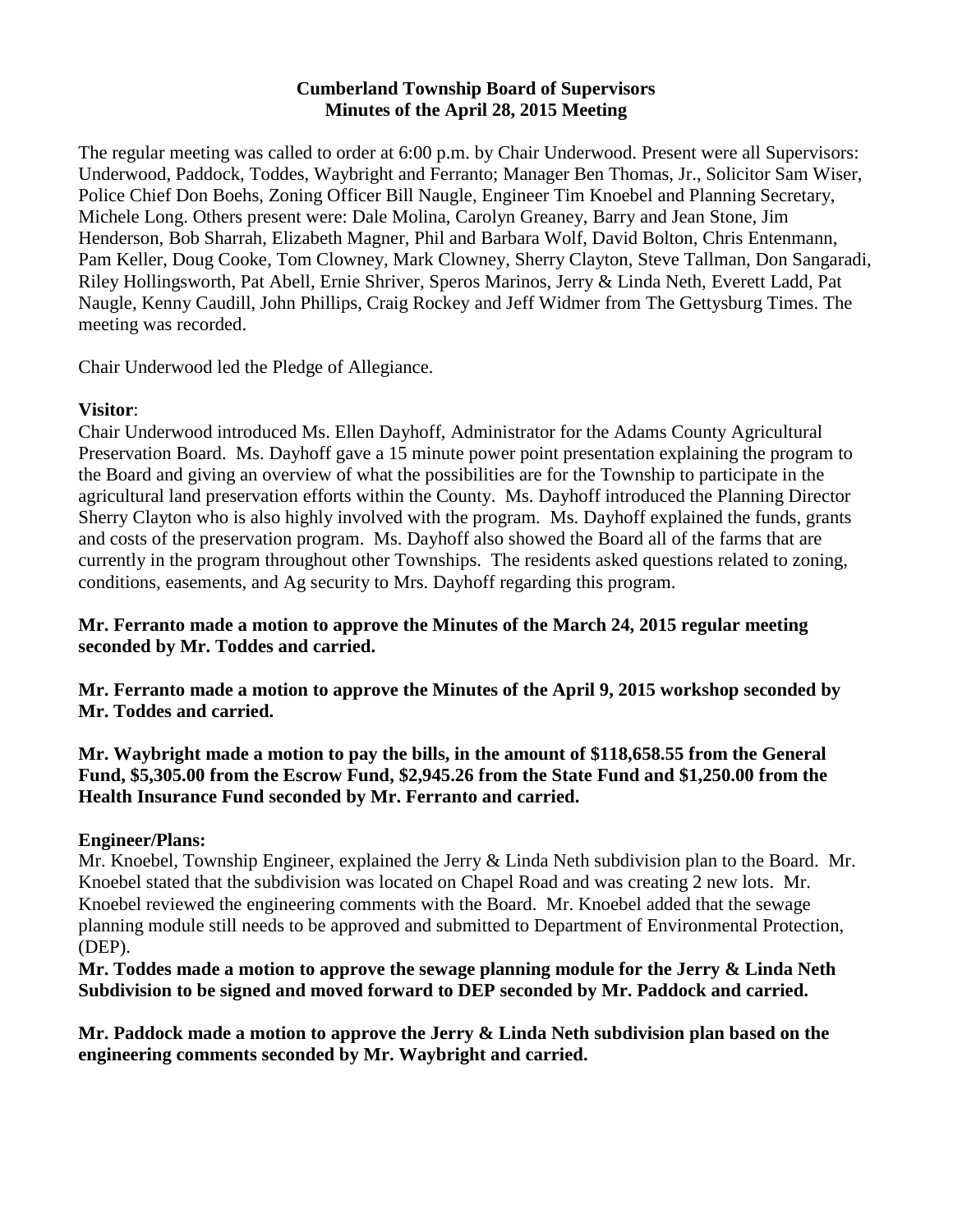Mr. Knoebel, Township Engineer, explained the Old Mill Woods final plan to the Board. Mr. Knoebel reviewed the engineering comments with the Board. Mr. Knoebel explained to the Board that there has been discussion with the applicant regarding the newly paved Old Mill Road and how that is going to be taken care of. Mr. Knoebel asked that the applicant be the only person to apply for sewer, water, and road cuts permits due to the number of different driveways that are being proposed this way the Township only has to work with the developer instead of each owner. Mr. Knoebel stated they need to formally submit the plan to the Sewer Authority, noting that they do currently have the willingness to serve letter from the Sewer Authority. There is a letter from Gettysburg Municipal Authority (GMA) stating they have capacity and would need those connections to be completed through boring. Mr. Thomas added that there is a nominal traffic impact fee that will affect this development and the thought of having a simple Developer's Agreement would be a good idea.

## **Mr. Waybright made a motion to approve the Sewage Planning Module seconded by Mr. Toddes and carried.**

Mr. Knoebel stated that there is an extension request for Getty's Point Plan for a 90-day extension which he did support.

## **Mr. Ferranto made a motion to extend the plan by 90-days seconded by Mr. Waybright and carried.**

## **Public Comment:**

Mr. Craig Rockey, Supervisor from Highland Township, spoke on the Ag preservation program and how his Township could put regulations on those properties when they were through the land conservancy program. Mr. Rockey added that they had several sources to help fund the lands.

Jean Stone, 1745 Mummasburg Road. Mrs. Stone questioned the amusement tax forms, specific to the reporting form and why the form includes the 'less than 2% section'. Mrs. Stone added that the report should include information in regards to who to pay for the Gettysburg school tax.

Mrs. Stone spoke of Keller project regarding the nutrient management plan and why she didn't see it during the Keller update at the previous January Board of Supervisors Meeting. Mrs. Stone thanked the Township for the Notice of Violation letter that was sent to Mr. Keller. Mrs. Stone also questioned why the expansion request was to be heard by the Zoning Hearing Board instead of the Board of Supervisors as a conditional use request.

Mr. Wiser explained that this request is now a non-conforming use and needs to be heard by the Zoning Hearing Board, conditional use requests are not for non-conforming uses.

Mr. Tom Clowney, Township resident, spoke of the Ag land preservation presentation by Ellen Dayhoff and asked the Board to take the request seriously and to consider it as an investment for the Township.

Mr. Speros Marinos, 912 Baltimore Pike, spoke of the historical architectural review board adding that he will be at a training session for the historical board and he had an open spot for this training if anyone from the Township was interested. Mr. Marinos thanked the Chair for keeping ambulance service and fire police service within Cumberland Township. Mr. Marinos spoke of zoning issues within Cumberland Township. Mr. Marinos asked that the amusement tax be enforced to all business entities within the Township stated that in the past it has not been fair.

## **Police Report:**

Police Chief Don Boehs presented a written and oral report of police activities for the month of March including; 459 complaints, 142 traffic stops, 87 traffic related arrests, 6 traffic accidents, 21 targeted enforcements, 278 field contacts, 23 criminal arrests, 48 criminal incidents, 859 business checks and 13,802 patrol miles. Chief Boehs added that they assisted other agencies 16 times and they were assisted five times.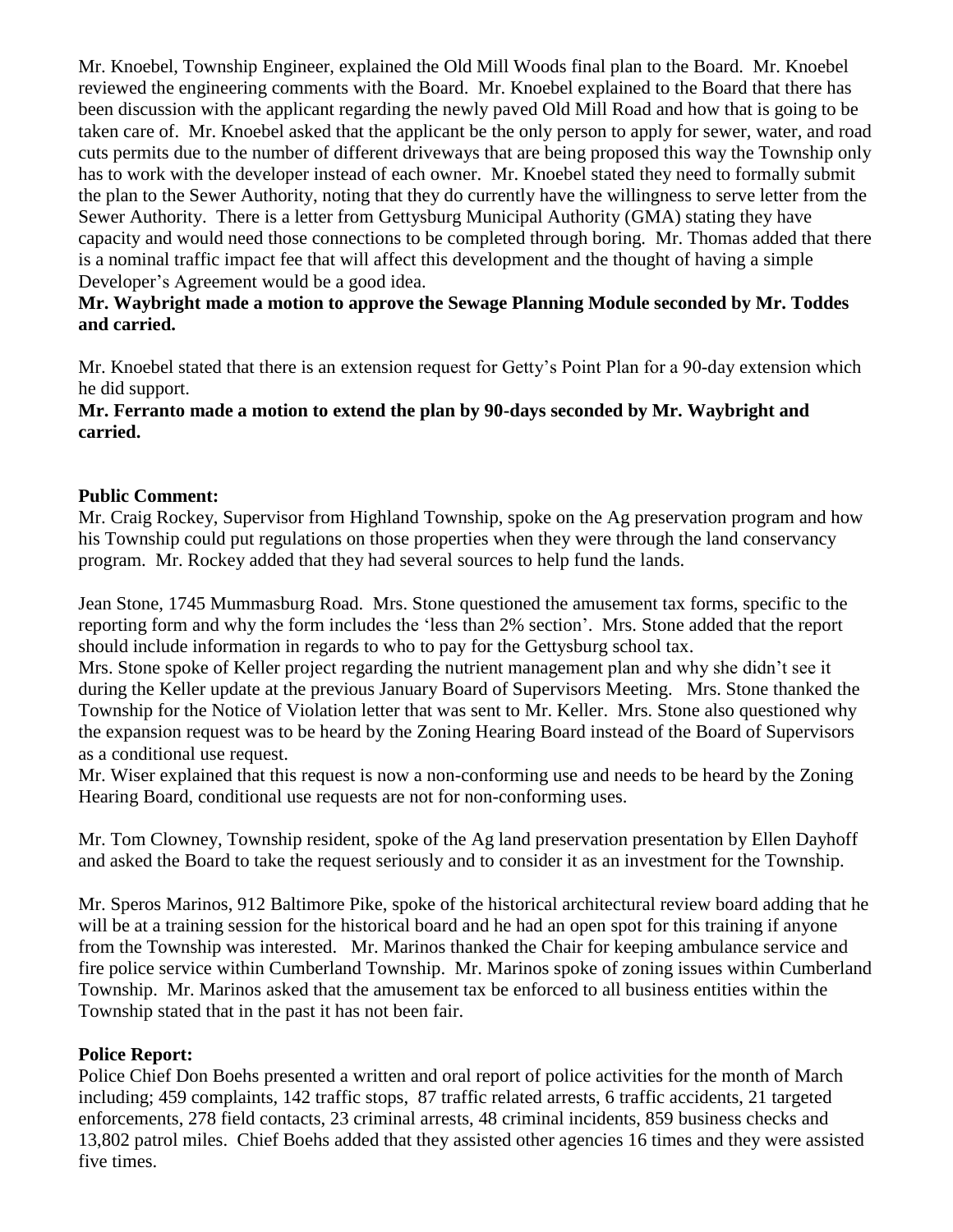#### **Active Business:**

Mr. Thomas stated that the YWCA is requesting a reduction in the insurance policy for the 2015 Spirit of Gettysburg special event scheduled for June 20, 2015.

#### **Mr. Toddes made a motion to approve the insurance reduction for the Spirit of Gettysburg event seconded by Mr. Paddock and carried.**

Mr. Thomas gave the Board an update on information received from York Water Company in reference to "The Meadows" private water system adding that by unanimous vote the Pennsylvania Public Utility Commission approved the application at the March  $26<sup>th</sup>$  meeting and this was initiated on April  $13<sup>th</sup>$ . The Cumberland Township Authority Operations Manager stated that York Water system has been out to the development already fixing water leaks. Mr. John Phillips confirmed that the York water company has been working diligently at the Meadows and they have found tremendous water leaks and are making upgrades to the system.

Mr. Thomas reported on the Draft Airport Hazard Area Overlay Zone Information. Mr. Thomas stated since the last meeting the Township has talked with the Susquehanna Authority and there are some plans for development to occur to help inspire the airport and get a business there along with setting up an appointment with Adams County Planning. Mr. Thomas hoped this was something the Township could be proactive with and could be done before the comprehensive plan update.

Mr. Thomas acknowledged the receipt of the 2013 Liquid Fuels Tax Ordinance adding that it was a full report without any items.

Mr. Thomas confirmed the conditional use hearing date of May 26, 2015 at 7:00 p.m. for the Lincoln Development Company.

Mr. Wiser acknowledged the receipt of the School Resource Officer Intergovernmental Cooperation Agreement with Straban Township. Mr. Wiser added that Gettysburg Borough has authorized the advertisement of this necessary intergovernmental cooperation ordinance for the agreement that is needed with Gettysburg.

Mr. Wiser asked the Board to authorize the Township to advertise the Intergovernmental Cooperation Agreement with Gettysburg for action at their next meeting.

**Mr. Ferranto made a motion to authorize the advertisement of the Intergovernmental Cooperation Agreement seconded by Mr. Waybright, motion carried**.

Mr. Thomas announced that the sealed bids to purchase the surplus communications tower are due by May 18, 2015 at 4:00p.m.

Mr. Thomas stated that the "Jennifer LeVan Memorial Motorcycle Ridge Fight against Breast Cancer" is scheduled for June 21, 2015. The township did affirm this within a letter and since this is strictly within the right of way of state roads that the Township does not need to issue a permit and there are no resources needed.

Mr. Thomas explained that Gettysburg Bike Week, through Bernard Yannetti, has requested a reduction of the insurance policy amount for the Parade of Chrome being held on July 11, 2015. **Mr. Waybright made a motion for reduction of insurance, seconded by Mr. Toddes and motion carried**.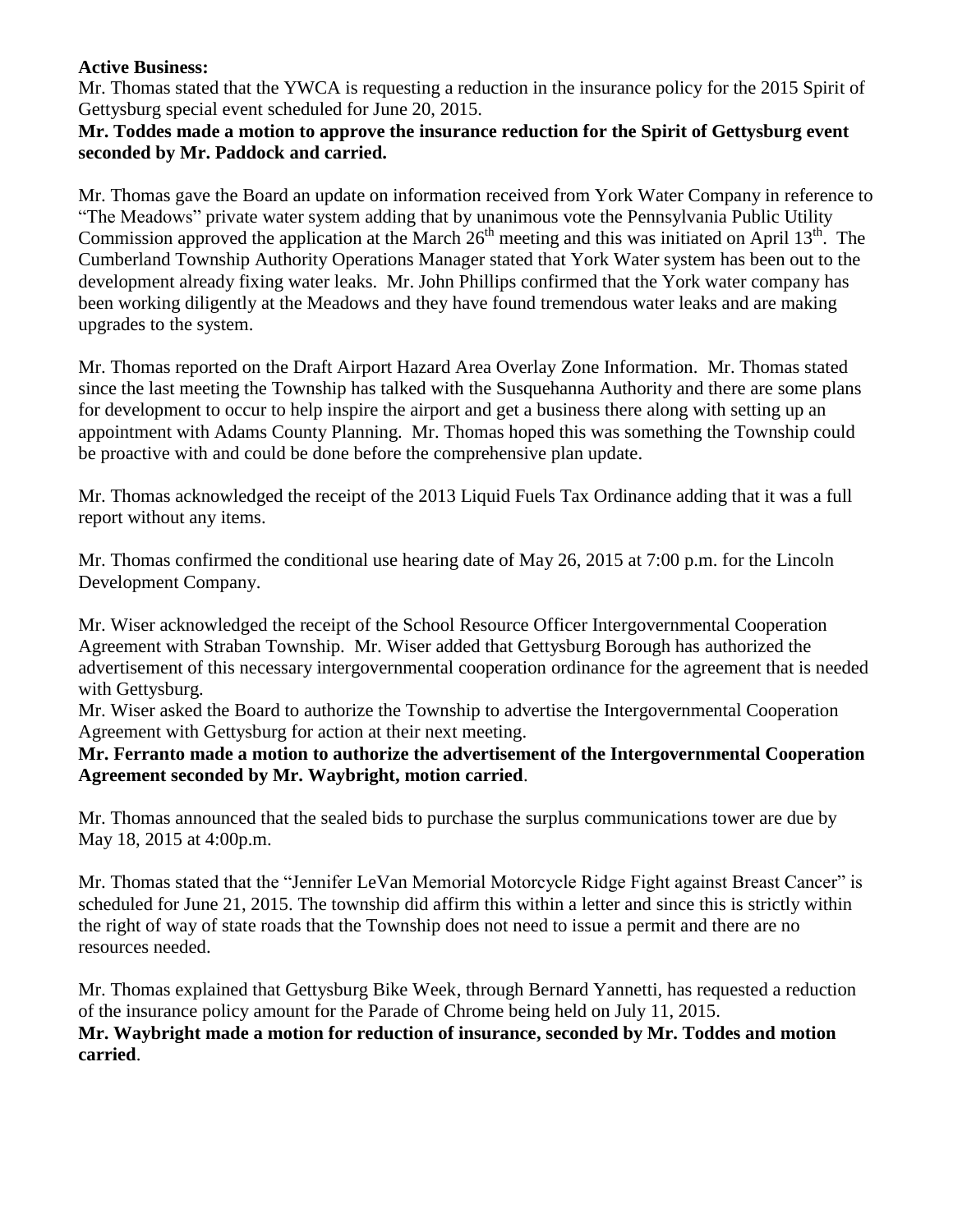Mr. Thomas reported to the Board that another Conditional Use Application had been received for Leonardo & Kathleen Marinelli to place a storage facility in the Mixed-Use district on Biglerville Road. Mr. Thomas asked the Board to set the hearing date for June 23, 2015 at 7:00p.m., adding that this will be one day over the required 60 day deadline. Mr. Thomas stated that he will be asking the applicant and their council if they are ok with extending the 60 day deadline an extra day so the Hearing can be held the same day as the regular Township meeting.

**Mr. Waybright made a motion to authorize the conditional use hearing June 23rd, 2015 at 7:00 p.m. subject to approval from the applicant, seconded by Mr. Paddock. Motion carried.**

#### **Solicitor:**

**Zoning Hearing Board Solicitor appointment –** Mr. Wiser explained the need for a solicitor for the Zoning Hearing Board and they potentially do have a long term solicitor identified for recommendation to the Board of Supervisors at your next meeting.

#### **Committee Reports and comments from Board Members:**

Planning and Zoning (Joint Comprehensive Plan) – No Report

Finance – Mr. Ferranto stated there was a meeting scheduled for the upcoming Thursday. Mr. Thomas reported on a recommendation that was spoke of at the last month's meeting regarding the municipal building space needs study. In 2001 the Township Supervisor's initiated a municipal building space needs study, Mr. Thomas had requested the finance committee to look at a proposal to review this study and bring it up to date. This study was completed by CS Davidson in 2001 and they did give us a quote to review that study and give new updated quotes. The quote to update this study was for \$2500.00 which is budgeted. Mr. Thomas stated that he did check with an architectural firm that exceeds this amount. Mr. Thomas asked the township to move forward with this study.

**Mr. Toddes made a motion to move forward with this updated municipal building space needs study seconded by Mr. Ferranto. Motion carried.**

Economic Development – Hasn't met recently.

Public Safety – Will meet in execute session regarding a situation.

Highway Administration – Nothing to report

CTA – Mr. Toddes stated that Misty Ridge sewer lines are all in and waiting to be inspected. Mr. Toddes added that the camering for the north and south plant should be finished this month.

Park and Recreation – Mr. Toddes stated they are still working on strategic planning. Baseball has started, there is a flag football league that has been playing on Sundays morning, and they are talking about doing free playgrounds for during the day. The rec park has a recycling program also.

Grand History Trail – Mr. Paddock spoke of the committee which is working on a trail possibility from the park down into Emmitsburg, Maryland. Mr. Paddock stated they are in the process of looking at several options with the National Park Service on how they would come from the visitor's center.

COG – Mrs. Underwood stated she is looking forward to next month meeting regarding the MS4.

GMA – Mrs. Underwood stated that Max wanted to talk to the Township regarding ideas the Township may have. Mrs. Underwood stated that the Township Manager has been extremely busy this week regarding public safety.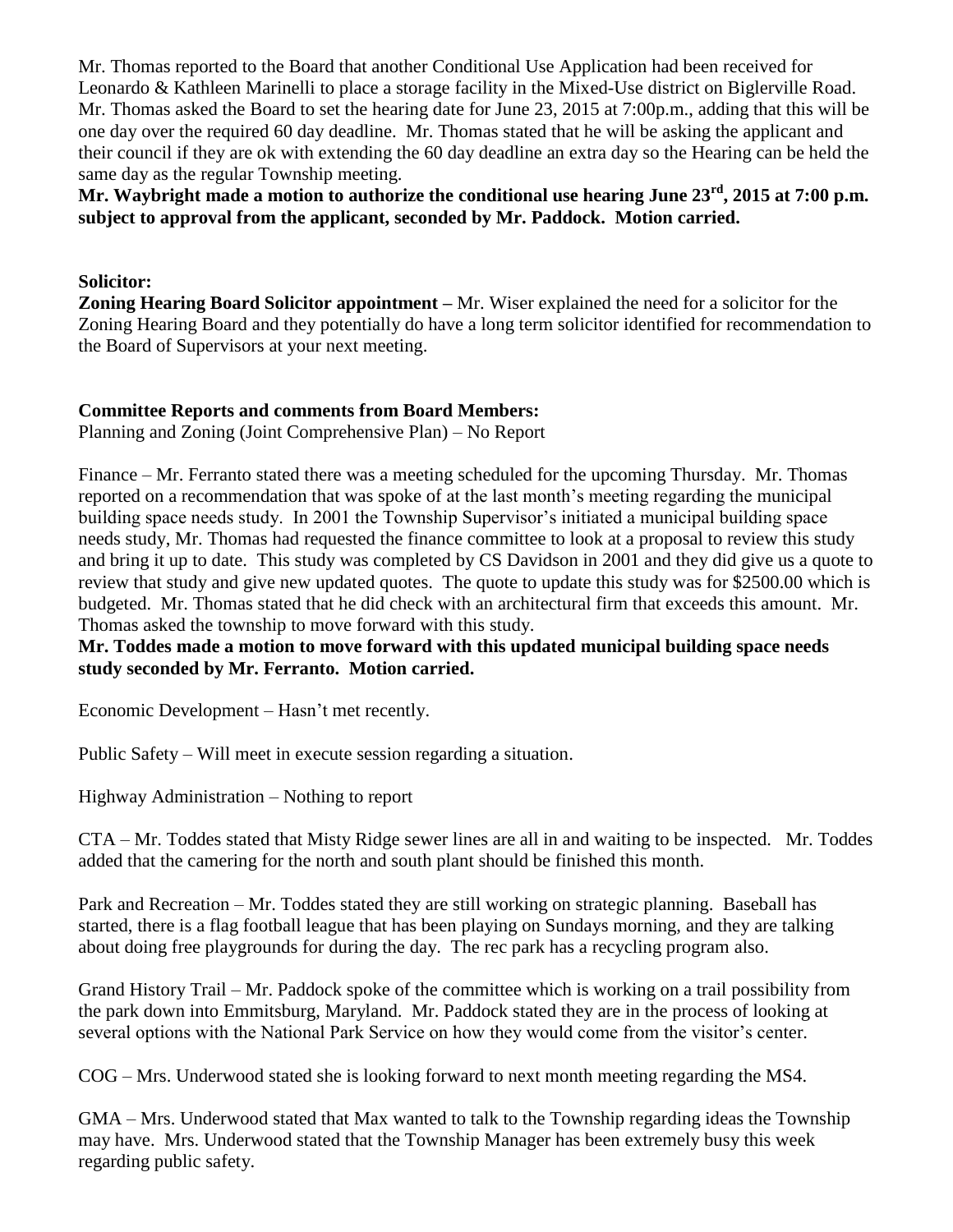# **Staff Report:**

The Manager stated that last week he attended the annual PSATS educational conference that was held in Hershey. Mr. Thomas attended various workshops and gained a lot of knowledge regarding municipal projects, guidelines and mandates.

Mr. Thomas explained the Pension review board met April 15 and compared the 2 pensions both of which are receiving about 6-7% earnings based on the portfolio. The pension review board will meet again in October to compare the numbers.

Mr. Thomas stated that we are involved with research in responding to various right to know requests and are working with various home owners associations in responding to various questions.

Mr. Thomas added that he attended the York Adams Tax collection bureau on April 27<sup>th</sup> and stated that the Tax bureau is in the process of scanning their massive amount of records. Mr. Thomas added that the Board members all received an invitation to an open house for municipal officials which is May  $12<sup>th</sup>$  in the Gettysburg office. Mr. Thomas encouraged the Board members to attend.

The Zoning Officer and Secretary's reports were reviewed.

Unless otherwise noted, all votes were unanimous. There being no further business, the meeting was adjourned at 7:50 p.m. for an Executive Session with no report to follow.



\_\_\_\_\_\_\_\_\_\_\_\_\_\_\_\_\_\_\_\_\_\_\_\_\_\_\_ Michele Long, Planning Secretary